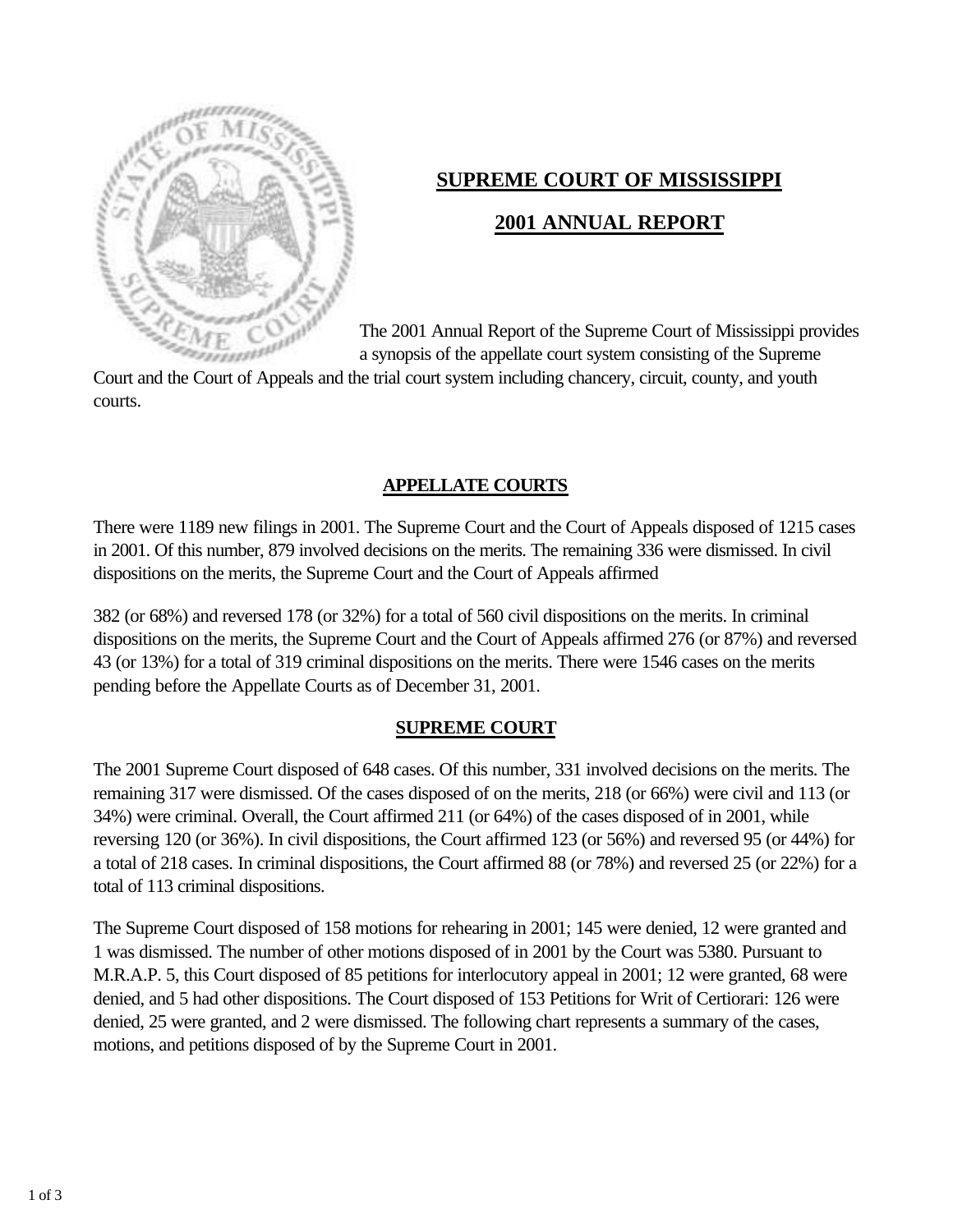

The Supreme Court heard oral argument in 59 cases in 2001. The majority of cases disposed of by the Supreme Court originated in circuit court.

# **COURT OF APPEALS**

In 2001, the Court of Appeals disposed of 567 cases. Of this number, 548 involved decisions on the merits. The remaining 19 were dismissed. Of the cases disposed of on the merits, 342 (or 62%) were civil and 206 (or 38%) were criminal. Overall, the Court of Appeals affirmed 447 (or 82%) of the cases disposed of in 2001, while reversing 101 (or 18%). In civil dispositions, the Court of Appeals affirmed 259 (or 76%) and reversed 83 (or 24%) for a total of 342 civil dispositions. In criminal dispositions, the Court of Appeals affirmed 188 (or 91%) and reversed 18 (or 9%) for a total of 206 criminal dispositions. Nineteen (19) cases originated in the Workers' Compensation Commission, and 17 cases originated from other state boards or agencies.

The Court of Appeals disposed of 224 motions for rehearing in 2001: 205 were denied, 5 were granted and 14 were dismissed. The number of other motions disposed of in 2001 was 176. The following chart represents a summary of the cases and motions disposed of by the Court of Appeals in 2001.